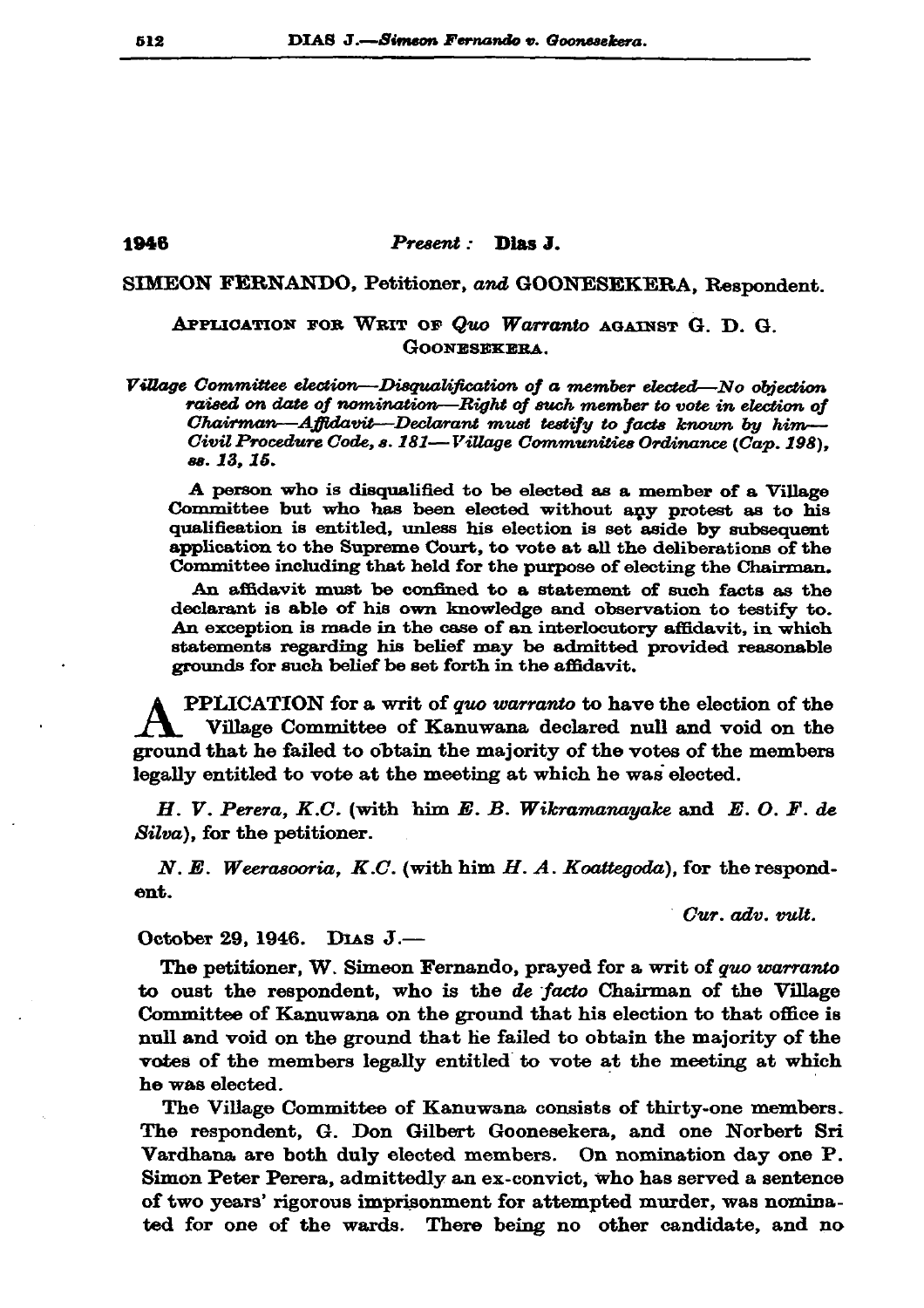objection having been raised by anybody as to fiis qualifications for election, he was declared to be duly elected. Section 13 (e) of the Village Communities Ordinance (Chap. 198) disqualifies for election a person who has served a sentence of imprisonment of either description for a period of three months or any longer period, on conviction of any "crime" within the meaning of the Prevention of Crimes Ordinance (Chap. 18). It is common ground that the offence of attempted murder is such a "crime." Obviously, therefore, this ex-convict was disqualified, but nobody appears to have raised any objection, until this trouble arose. See section 15.

After the election of the members, the next thing to be done is to elect the Chairman and the Vice-Chairman. Under the repealed Ordinance (section 20  $(7)$ ) the voting had to be by "secret ballot". By section 27 of the existing Ordinance (as amended by Ordinance No. 11 of 1940, section 7) the election of the Chairman and the Vice-Chairman is by ballot. The presiding officer at such election is the Government Agent. Such election is to be conducted, subject to the provisions of section 27 (1), in accordance with such procedure as may be prescribed by rules under section 59 of the Ordinance. These rules of procedure were not cited at the argument. They will be found in Volume III. of the Subsidiary Legislation of Ceylon for 1941 at pages. 322-323. I note in passing that section 59 of the principal Ordinance has been successively amended by Ordinance Nos. 11 of 1940, section 12, and 54 of 1942, section 24.

Part III. of the rules provide the procedure to be followed at the election of a Chairman and a Vice-Chairman. I reproduce the relevant rule :—

 $2(a)$  If there are two candidates for election and the names of such candidates are formally proposed and seconded, the Presiding Officer shall proceed to the election of one of the candidates by ballot.

(b) The Presiding Officer shall, thereupon, take a count and declare the candidate who obtains the larger number of votes the duly elected Chairman of the Committee.

(c) In the event of the election being rendered indecisive by reason of an equality of votes, the matter shall be decided by lot, cast or drawn, in such manner as the Presiding Officer may, in his discretion, determine.

I am entitled to presume that the Presiding Officer at this election regularly performed his official duties before declaring the respondent to be the duly elected Chairman of this Village Committee. If as stated in paragraph 14 of the petitioner's affidavit and the one subsequently filed by the defeated candidate, Sri Vardhana, the latter's objection against the ex-convict participating in the ballot was made before the ballot was taken, there are thirty other persons as well as the Presiding Officer who would be aware of that fact, and who would be in a position to testify. If as asserted by the petitioner the Presiding Officer before taking the ballot questioned the ex-convict, and if the latter admitted that he was a disqualified person, it is highly improbable that the Presiding Officer would have allowed him to vote.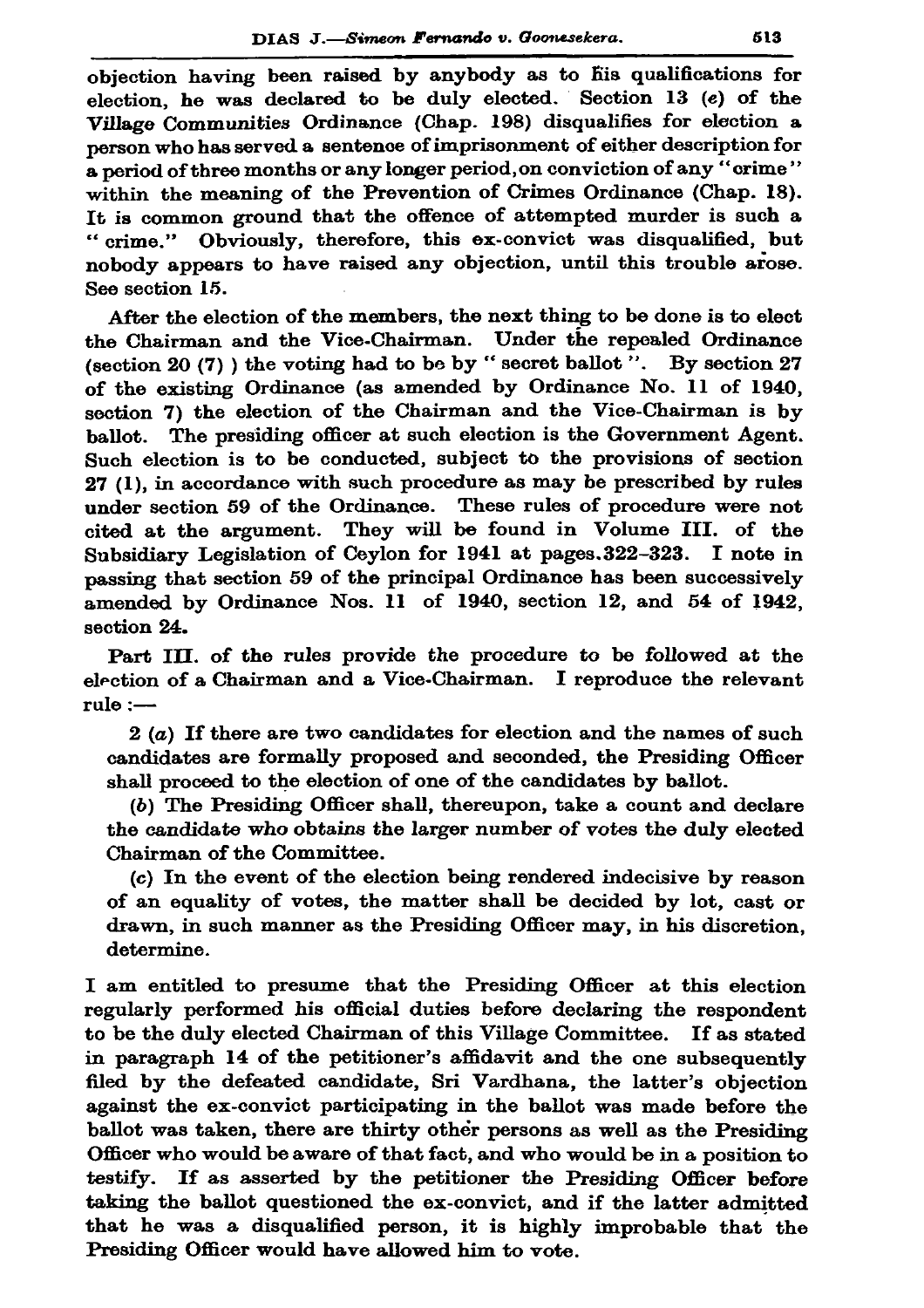In any event I think the Presiding Officer, as a disinterested person. if requested to do so, would have given the petitioner an affidavit to that. effect, or at least expressed willingness to testify before this Court whenever required to do so. There is no evidence that any attempt was made to secure that decisive evidence.

The petitioner asserts in paragraph 15 of his affidavit that the respondent was elected by a majority of one vote-Sri Vardhana securing 15 while the respondent obtained 16 votes. This is pure hearsay, because the petitioner, not being a Committee member but only a voter, could not have been present. His evidence is therefore indirect and obtained second-hand. In paragraph 16 the petitioner further says " $I$  have reason to believe that the said P. Simon Peter Perera (the ex-convict) voted for the respondent at the said election." This again is hearsay. The reasons for his belief are not stated in the affidavit.

After notice had been issued and the respondent filed his affidavits denying (a) that Sri Vardhana had taken any objection to the status of the ex-convict to vote before the ballot was held, or  $(b)$  that the ex-convict did, in fact, vote for the respondent—the petitioner filed a supplementary affidavit from Sri Vardhana, the defeated candidate. This affidavit asserts that he took objection to the status of the ex-convict before the ballot was taken. He further states that the ex-convict voted for the respondent, but does not disclose the facts on which this statement is made.

The submission made on behalf of the petitioner is that the ex-convict having voted for the respondent, who thereby secured election by a majority of a single vote, the election is rendered indecisive-for, if the vote of the ex-convict is eliminated, there would result an equality of votes between the two candidates. The Presiding Officer not having proceeded to determine the question of chairmanship by lot, the election is bad and therefore the respondent is not the *de jure* Chairman. On the other hand. if it is the fact that the ex-convict voted for Sri Vardhana, then the respondent secured a majority in spite of that disqualifying vote, and his election is good.

The proof tendered by the respondent is equally unsatisfactory.

In paragraph 9 of his affidavit he states " $I$  verily believe that the said P. Simon Peter Perera . . . . voted for the said Norbert Perera Sri Vardhana," but the grounds for this belief are not stated. The affidavit of Don Simon Jayasinghe, a Committee member, who should be in a position to give direct evidence merely asserts "As far as  $I$  know, I have cause to believe that the said P. Simon Peter Perera voted for Norbert Perera Sri Vardhana." The grounds of his knowledge and belief are withheld from this Court.

Section 181 of the Civil Procedure Code makes it clear that affidavits must be confined to a statement of such facts which the declarant is able of his own knowledge and observation to testify to. An exception is made in the case of an interlocutory affidavit, in which statements regarding his belief may be admitted, "provided reasonable grounds for such belief be set forth in the affidavit"-see David and Co. v. Albert Silva<sup>1</sup>, Samarakoon v. Ponniah<sup>2</sup>, and Rajadurai v. Thanabalsuriya<sup>3</sup>.

\* (1931) 32 N. L. R. 257.